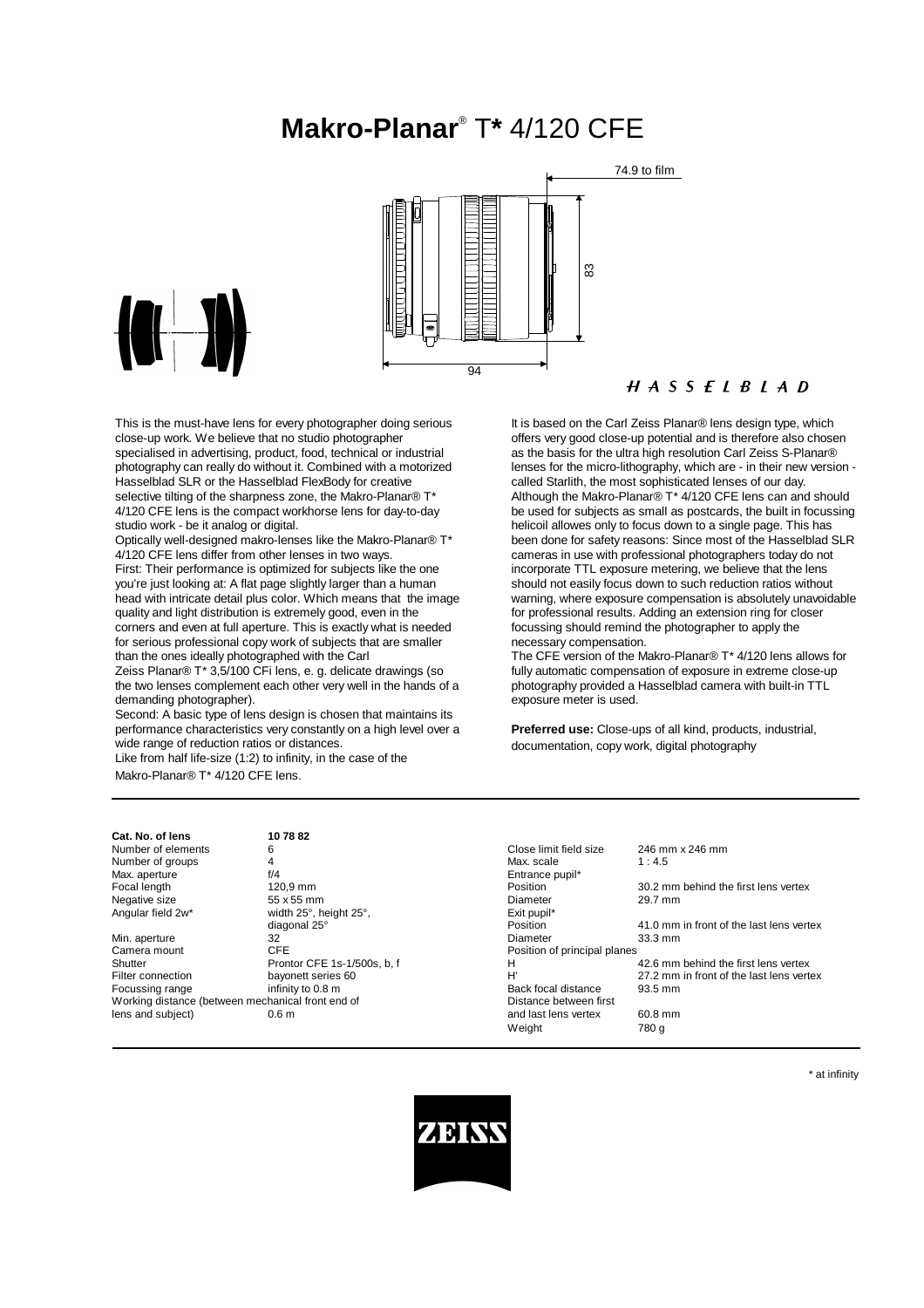Performance data: **Makro-Planar**® T**\*** 4/120 CFE Cat. No. 10 78 82

### **1. MTF Diagrams**

The image height u - calculated from the image center - is entered in mm on the horizontal axis of the graph. The modulation transfer  $\overline{T}$  (MTF = Modulation Transfer Factor) is entered on the vertical axis. Parameters of the graph are the spatial frequencies R in cycles (line pairs) per mm given at the top of this page.

The lowest spatial frequency corresponds to the upper pair of curves, the highest spatial frequency to the lower pair. Above each graph, the f-number k is given for which the measurement was made. "White" light means that the measurement was made with a subject illumination having the approximate spectral distribution of daylight. Unless otherwise indicated, the performance data refer to large object distances, for which normal photographic lenses are primarily used.

#### **2. Relative illuminance**

In this diagram the horizontal axis gives the image height u in mm and the vertical axis the relative illuminance E, both for full aperture and a moderately stopped-down lens. The values for E are determined taking into account vignetting and natural light decrease.

#### **3. Distortion**

Here again the image height u is entered on the horizontal axis in mm. The vertical axis gives the distortion V in % of the relevant image height. A positive value for V means that the actual image point is further from the image center than with perfectly distortion-free imaging (pincushion distortion); a negative V indicates barrel distortion.







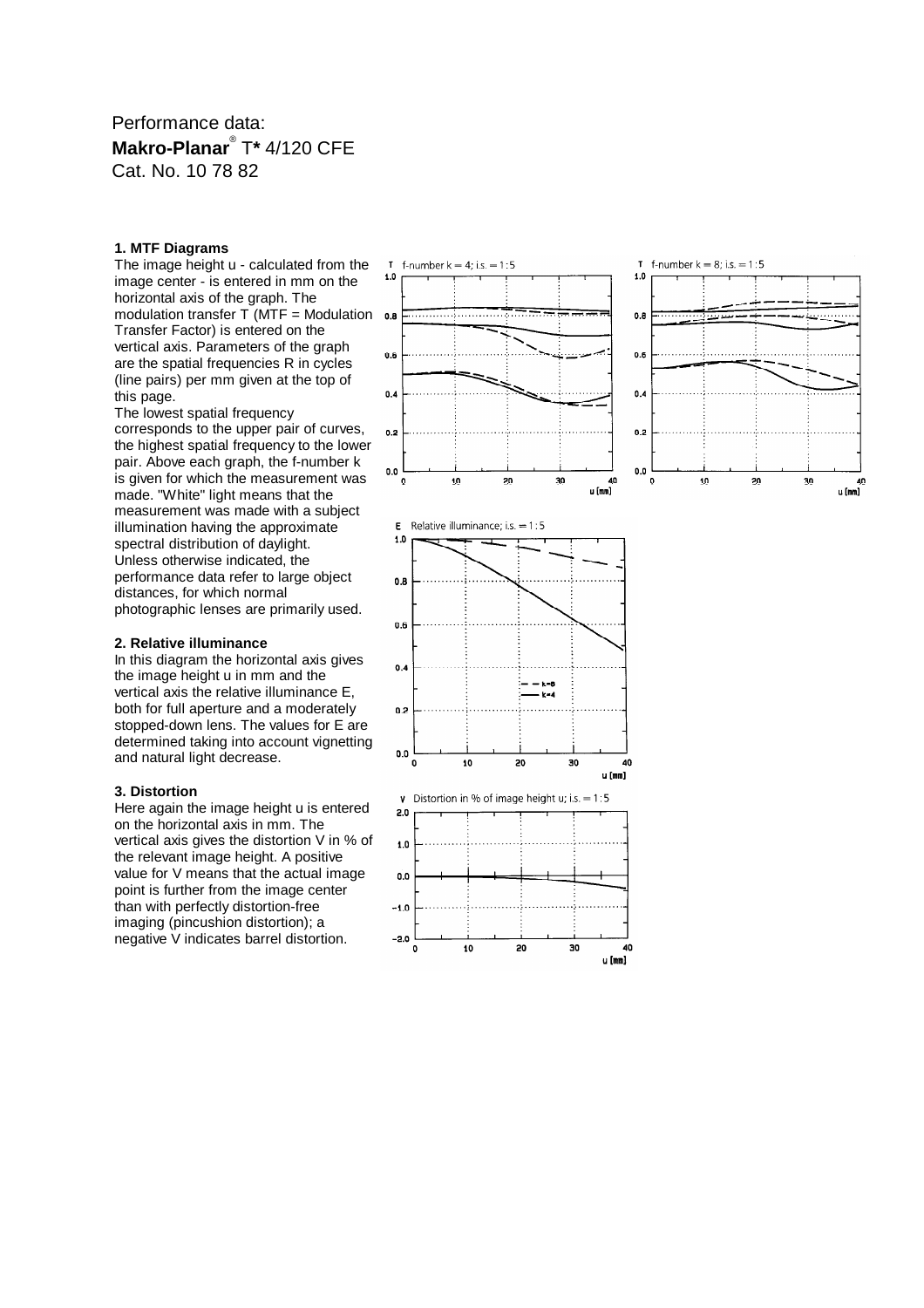# Performance data: **Makro-Planar**® T**\*** 4/120 CFE Cat. No. 10 78 82



Modulation transfer T as a function of image height u. Slit orientation: tangential — — — sagittal -<br>White light. Spatial frequencies R = 10, 20 and 40 cycles/mm